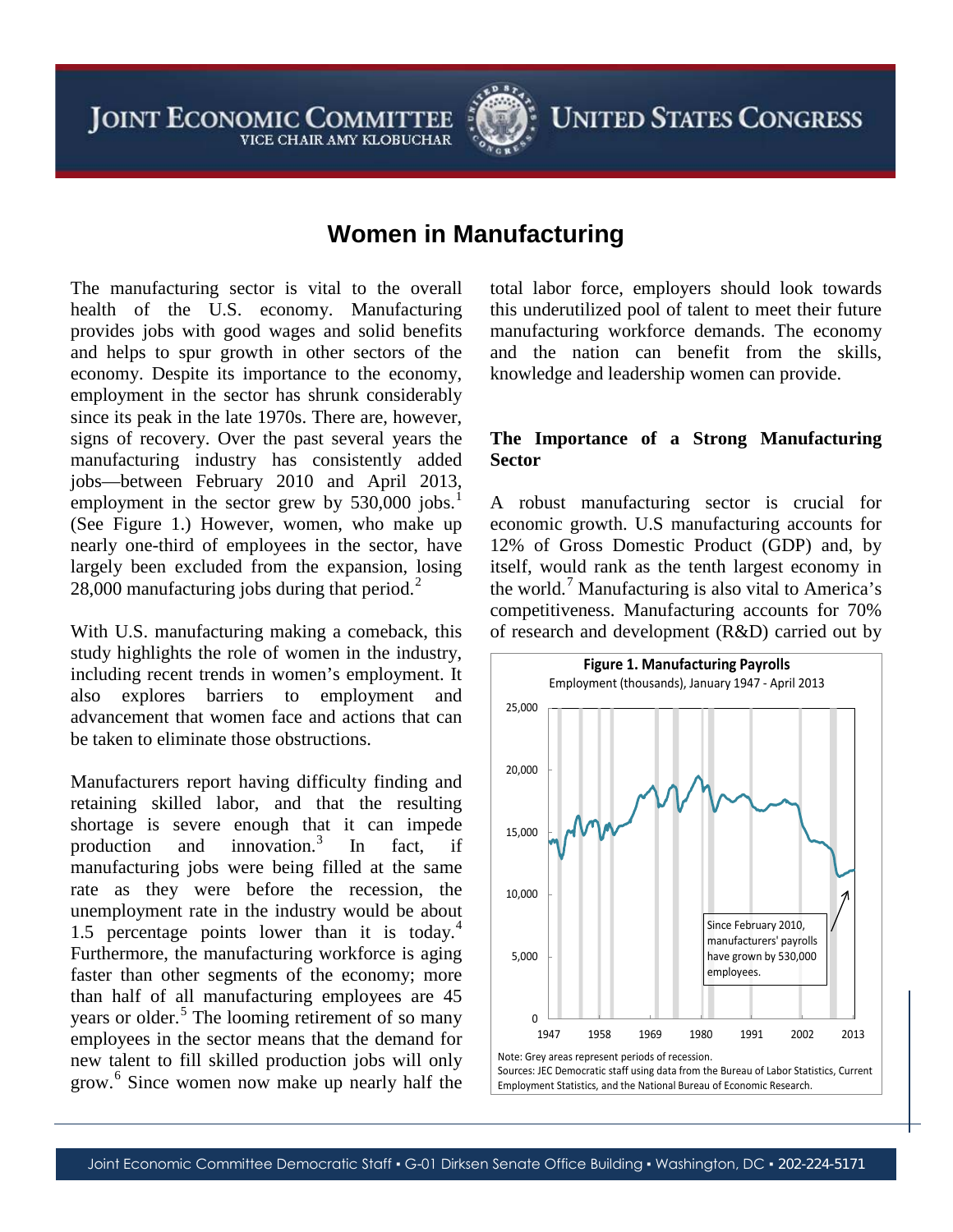U.S. industry $8$  and generates [9](#page-6-1)0% of patents. $9$  The National Association of Manufacturers estimates that "every \$1.00 in manufactured goods generates an additional \$1.48 worth of additional economic activity – more than any other economic sector." $10$ 

Manufacturing also supports jobs in other segments of the economy. Research has shown that the employment multiplier is higher in manufacturing than in other sectors of the economy—each manufacturing job supports an additional 2.9 jobs in other industries, a much higher multiplier than for employment in retail trade or business services.<sup>[11](#page-6-3)</sup> The larger manufacturing multiplier is partly explained by the large number of supplier jobs supported through manufacturing. For example, manufacturing jobs support more than four times as many supplier jobs as retail trade employment does.

Additionally, manufacturing jobs pay well—on average, hourly compensation is 17% higher than in other industries.<sup>[12](#page-6-4)</sup> Higher earnings help explain the larger multiplier for manufacturing jobs than for jobs in other sectors that do not pay as well. Manufacturing jobs are more likely to come with benefits, including medical and retirement benefits, than service-sector jobs. They also are more likely to require on-the-job training than jobs in other segments of the economy. $13$ 

Despite the vital role manufacturing plays in economic growth by providing good-paying jobs and spurring growth in other sectors of the economy that support manufacturing, until recently, employment in the sector was declining. Manufacturing employment peaked at 19.6 million employees in June 1979, when 21.7% of the labor force was employed in this sector. The decline in manufacturing employment accelerated in the 2000s, and by the start of the recession in December 2007, only 10% of the labor force was employed in the manufacturing sector. Manufacturing was one of the hardest-hit industries during the recession, losing 15% of an already reduced workforce.

Even with the recent gains in manufacturing employment, the most recent data show that less than 9% of the total workforce is employed in

manufacturing.<sup>[14](#page-6-6)</sup> But the growth over the past three years is a promising sign that this sector will continue to add jobs as the economy expands.

### **Signs of Revival in American Manufacturing**

Recent trends suggest that the current expansion in manufacturing may continue in the coming years. A handful of companies have already announced plans to move production operations back to the United States from overseas, including Caterpillar, GE and Ford. Lenovo, a computer manufacturer based in Beijing, opened a manufacturing plant in North Carolina in January of this year,  $15$  and BASF, a German-based chemical company, is also expanding operations in the U.S. $^{16}$  $^{16}$  $^{16}$ 

Several factors have made locating or relocating production in the United States more attractive for companies. First, worker productivity in the U.S. continues to rise across all sectors, and it has risen faster than average in manufacturing. Between 1987 and 2008, U.S. manufacturing productivity grew at an annual rate of 3.4%, compared to 2.2% for all nonfarm business. At this rate of productivity growth, the amount a worker produced doubled in  $20$  years.<sup>[17](#page-6-9)</sup> Since then, productivity gains in manufacturing have continued to exceed gains in the overall nonfarm business sector.<sup>[18](#page-6-10)</sup>

Strong productivity performance in the United States is occurring at the same time as recent wage increases among key competitors, such as China. The shrinking gap in labor costs between workers in China and the United States has made the potential savings from employing Chinese workers smaller than in the past. In fact, by one estimate, the savings is on track to shrink from roughly \$17 per hour per worker in 2006 to about \$7 per hour per worker by 2015.[19](#page-6-11) According to a survey of U.S. companies operating in China, 47% of respondents cited rising labor costs in China as the top threat to their business. $20$ 

The comparatively lower cost of available fuel that has resulted from the recent shale boom may also lure some manufacturing companies back to the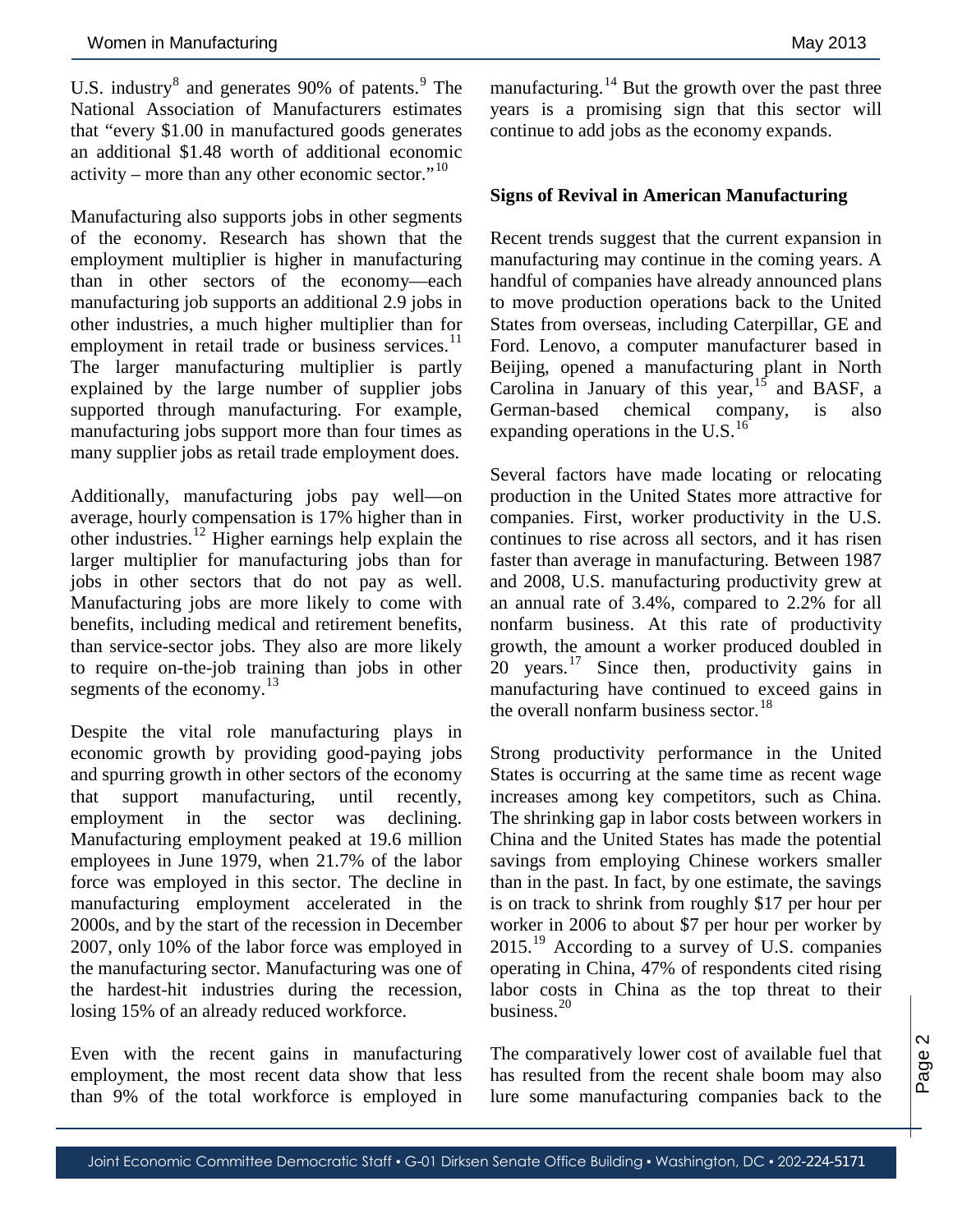U.S., particularly those that use natural gas in their production activities.<sup>[21](#page-6-13)</sup> Shale gas prices in the U.S. are less than a quarter of European and Asian prices, and manufacturing companies are expanding to take advantage of the lower costs.[22](#page-6-14) Chemical manufacturing is particularly energy-intensive, and it is estimated that the industry will invest \$30 billion in the coming years to build chemical plants in the U.S. due to the availability and low price of natural gas. $^{23}$  $^{23}$  $^{23}$ 

### **Women's Role in Manufacturing**

Amidst all the promising signs in U.S. manufacturing, one disparity continues to make headlines—the recent job gains in manufacturing have been largely among men.<sup>[24](#page-6-16)</sup> While overall the sector has added 530,000 jobs since February 2010, men have gained 558,000 jobs during that time, and women have lost  $28,000$ .<sup>[25](#page-6-17)</sup>

Historically, men have held the majority of jobs in manufacturing. At its peak in 1990, women's share of employment in the sector was only about 32%. Since then, the share of female employees has steadily fallen, and it has continued to fall even as the sector has added jobs over the last three years. According to the National Women's Law Center, the job losses that occurred during the recession were borne proportionately by men and women, so the recent disproportionate gains by men "are not just a correction for men's recession losses."<sup>[26](#page-6-18)</sup> Women's share of manufacturing employment is now [27](#page-6-19)%, the lowest it has been since  $1971<sup>27</sup>$  (See Figure 2.)

Detailed industries. Women are employed throughout the manufacturing industry. $^{28}$  $^{28}$  $^{28}$  Unlike men, whose employment is heavily weighted towards durable goods jobs, women's employment is more evenly split between durable and nondurable goods. In fact, of the 3.3 million women in manufacturing, roughly 1 in 6 (16%) work in

food manufacturing, a subsector of nondurable goods manufacturing. Manufacturing of transportation equipment and computer and electronics employ 11% and 10%, respectively, of women in the sector.



Occupations. Overall, fewer than 30% of manufacturing employees are women, [29](#page-6-21) but women comprise larger shares of workers in some occupations within the manufacturing sector. Women make up over 62% of workers in office and administrative positions, and about 35% of sales employees. (See Figure 3.) They make up smaller shares of employment in production occupations; transportation and material moving; and natural resources, construction and maintenance. However, production is the largest category of employment within the industry, comprised of jobs ranging from first-line supervisors to welders to sewing machine operators, so more women work in production occupations than in any other category within manufacturing.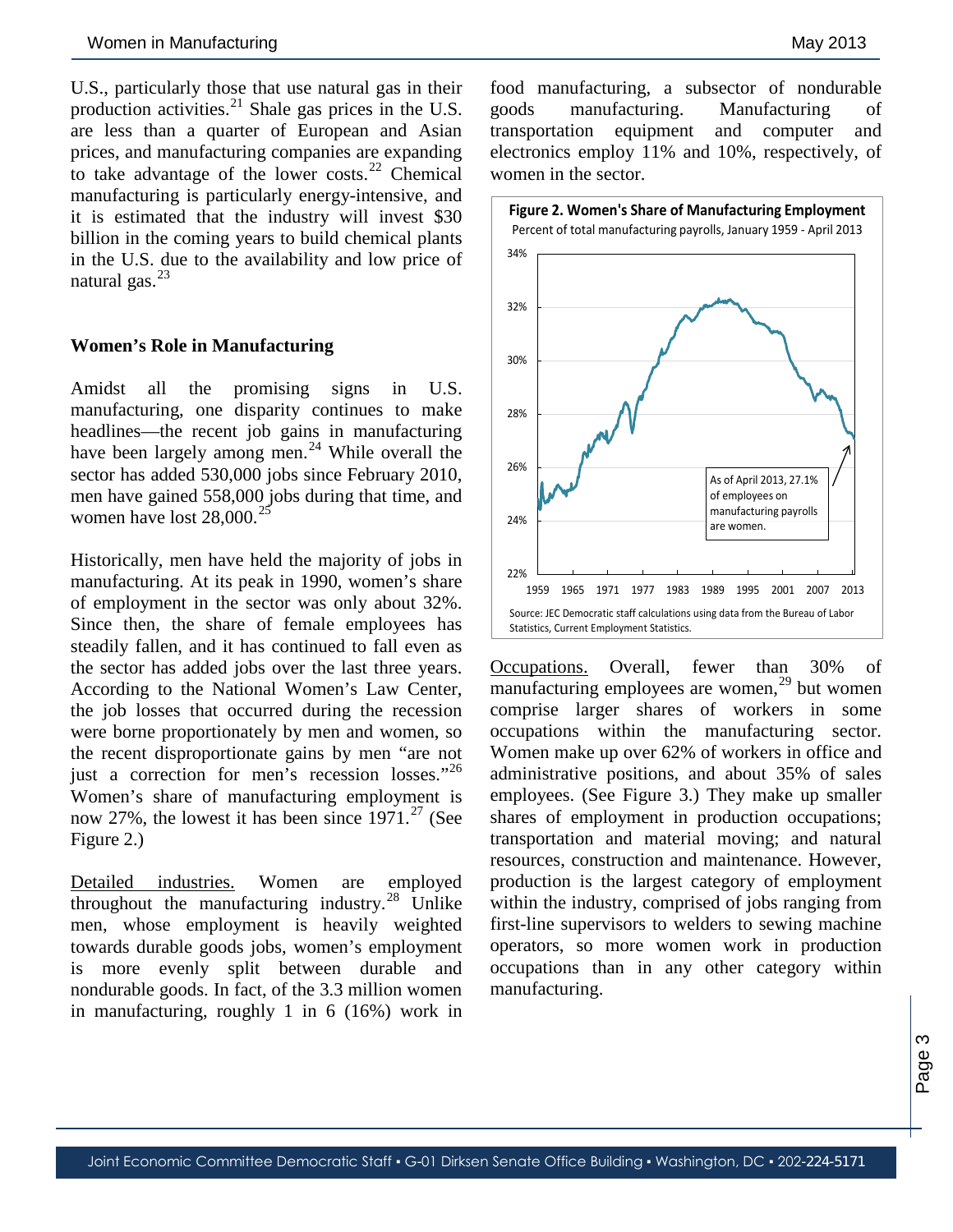

# **The Shortage of Women in Manufacturing**

The decline in women's manufacturing employment even as the sector is growing raises the question: why have women not shared in the recent job gains? Most of the overall job gains were concentrated in durable goods manufacturing, specifically in fabricated metals, transportation equipment and machinery. Smaller net gains were posted in primary metals, plastics and rubber products and food manufacturing. In all of these subsectors, as well as in food manufacturing, women saw small employment increases. (See Figure 4.) However, in most of the remaining subsectors, women's employment fell regardless of whether men experienced small increases or decreases in employment. Clearly, the resurgence in manufacturing has not yet taken hold for women.

Research highlighting the shortage of women in manufacturing has focused on several issues that may be holding women back from playing a more prominent role in the industry. The first is the perception that manufacturing is a stagnant

industry. While some areas of U.S. manufacturing have shrunk as production has moved offshore, the sector is still about one-eighth of the economy, and has added over a half-million jobs since February 2010.

Additionally, the long-standing stigma that jobs in manufacturing require difficult physical labor and are only for men no longer holds true. Advances in technology have changed the way goods are produced, and many manufacturing jobs now require highly specialized technical skills and little physical labor. By one estimate, there are 600,000 openings for manufacturing jobs that require advanced skills.<sup>[30](#page-6-22)</sup> Still, only 56% of Americans believe that manufacturing jobs are clean and safe, and 27% of Americans still do not view manufacturing as a high-tech industry. $31$ Furthermore, only 35% of Americans would encourage their children to pursue a manufacturing career.<sup>[32](#page-6-24)</sup> A recent survey of more than 600 women currently working in the manufacturing industry found that 70% of those women would encourage

-50 0 50 100 150 200

Payroll changes (thousands), February 2010 - March 2013

Wome Men

Fabricated metal products Transportation equipment

Plastics & rubber products

Machinery

Food

Primary metals

Wood products

Chemicals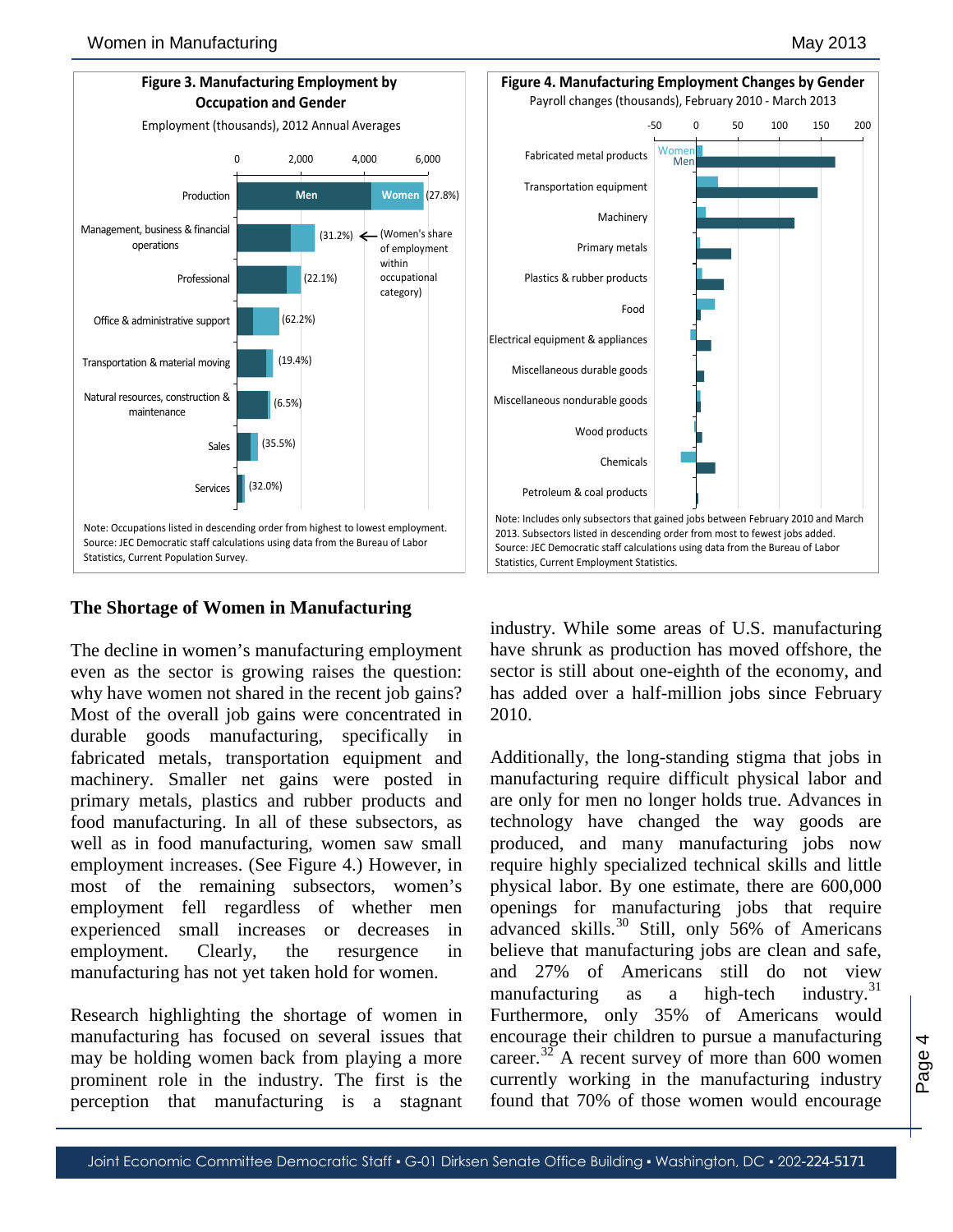<span id="page-4-0"></span>their sons to pursue a manufacturing career, but only 55% would encourage their daughters to do the same. [33](#page-6-25)

### <span id="page-4-2"></span><span id="page-4-1"></span>**Solutions**

<span id="page-4-3"></span>Among women already working in the industry, there is agreement that the factor contributing most to women's underrepresentation in manufacturing is the perception of a "male-favored culture."<sup>[34](#page-6-26)</sup> Dispelling the myths about U.S. manufacturing is critical to attract more women to the sector. In addition, solutions should focus on:

- Increasing STEM (Science, Technology, Engineering and Mathematics) education participation and proficiency for girls beginning as early as elementary school;
- <span id="page-4-5"></span><span id="page-4-4"></span>• Equipping women with the skills and knowledge desired by employers to prepare them for careers in the growing segments of manufacturing through vocational and community college programs;
- Increasing the ranks of women in leadership roles, which has been proven to boost bottom lines and will show women that there is a path for growth in the sector; and
- Encouraging employers to develop mentoring programs so women in all areas of manufacturing have role models to provide guidance, which can help improve retention rates.

STEM Education. Assessments of elementary school students show that girls score above boys in reading but lower in math, and the disparity continues through high school. $35$  Closing the achievement gap in math and science from the beginning will ensure that young women have the confidence and ability to choose to pursue a degree or training in areas such as math, science and engineering. Although women today earn a greater share of bachelor's degrees than men, they earn less than half of those awarded in math and physical

sciences and less than one-fifth of those awarded in engineering and computer sciences.<sup>[36](#page-6-28)</sup> Increasing the number of women who move through the STEM pipeline will expand the pool of women prepared for careers in advanced manufacturing.

Community Colleges and Vocational Programs. Initiatives that focus on changing the perception that technical training is inferior to a formal degree from a 2- or 4-year college can attract more individuals, both men and women, to enroll in training that will prepare them for manufacturing careers. Specifically, employers can work with community colleges to integrate trade-specific credentials into formal degree programs, which would provide a pathway from training to employment. Schools should also work with employers to recruit women for such programs.

Women in Leadership Roles. Increasing the number of women in leadership roles within the industry is one way to attract and retain women throughout the ranks in manufacturing. Across manufacturing firms, women hold only 17% of board seats, are only 12% of executive officers and are just 6% of CEOs—despite making up nearly 30% of the sector's labor force.<sup>[37](#page-6-16)</sup> Research has shown that a higher share of women at the top translates into a higher return on equity and higher returns to stockholders; increasing gender diversity among leadership roles makes good business sense.<sup>[38](#page-6-17)</sup>

Mentoring Programs. Encouraging employers to implement formal mentoring programs and support informal mentor-mentee relationships will help those employers retain talented female employees. With relatively fewer women working in the industry, role models and mentors from across the ranks—from the assembly line to leadership—can provide women with the support and guidance they need to navigate a career in the manufacturing sector. Mentors can also boost the visibility of women in the field, showing that women often are successful in manufacturing.

It is clear that the future of manufacturing will depend on employers' ability to recruit and retain workers. Women should be part of the solution.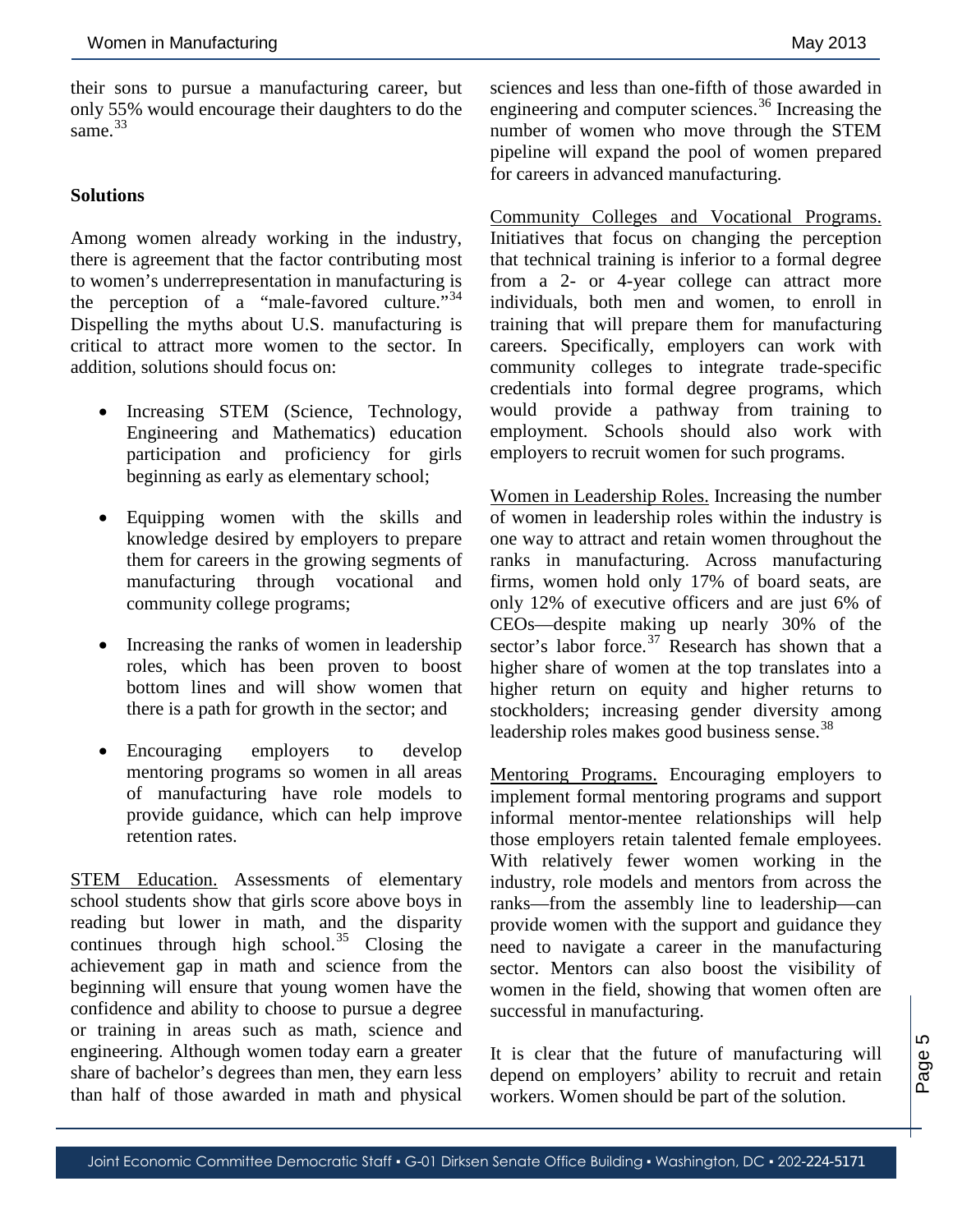### **Sources:**

<sup>1</sup> JEC Democratic staff calculations based on data from the Bureau of Labor Statistics, Current Employment Statistics (CES).

 $<sup>2</sup>$  Ibid.</sup>

<sup>3</sup> Deloitte/The Manufacturing Institute. *Boiling point? The skills gap in U.S. manufacturing*. 2011. www.themanufact uringinstitute.org/~/media/A07730B2A798437D98501E798C 2E13AA.ashx.

<sup>4</sup> This is based on the change in the relationship between the job openings rate and the unemployment rate from the end of the recession to now. The relationship between job openings and unemployment is known as the Beveridge curve. For example, the current (March) job openings rate for the manufacturing industry is 2.1 percent, the same as it was in January 2008 just after the start of the recession, but the current unemployment rate is about 6.1 percent (seasonally adjusted) compared to 4.6 percent back in January 2008.

<sup>5</sup> JEC Democratic staff calculations based on data from the Bureau of Labor Statistics, Current Population Survey (CPS).

 $^6$  Ibid.

<span id="page-5-0"></span><sup>7</sup> National Association of Manufacturers. *Facts About Manufacturing in the United States.* www.nam.org/Statistics-And-Data/Facts-About-Manufacturing/Landing.aspx.

<sup>8</sup> Wolfe, Raymond M. *Info Brief: Business R&D Performed in the United States Cost \$291 Billion in 2008 and \$282 Billion in 2009.* National Center for Science and Engineering Statistics. March 2012. www.nsf.gov/statistics/infbrief/nsf12309.

<sup>9</sup> Executive Office of the President. *A Framework for Revitalizing American Manufacturing*. December 2009. p.7. www.whitehouse.gov/sites/default/files/microsites/20091216 maunfacturing-framework.pdf.

<sup>10</sup> National Association of Manufacturers. *Facts About Manufacturing in the United States.* www.nam.org/Statistics-And-Data/Facts-About-Manufacturing/Landing.aspx.

<sup>11</sup> Bivens, Josh. *Updated Employment Multipliers for the U.S. Economy (2003)*. Working Paper No. 268, Economic Policy Institute. August 2003.

<sup>12</sup> Langdon, David and Rebecca Lehrman. *The Benefits of Manufacturing Jobs.* Economics and Statistics Administration. May 2012.

 $13$  Ibid.

<sup>14</sup> JEC Democratic staff calculations based on data from the Bureau of Labor Statistics, CES. Data through April 2013.

<sup>15</sup> Plumer, Brad. "Back to 'Made in America'?" *Washington Post*. May 1, 2013.

<sup>16</sup> Birnbaum, Michael. "European industry flocks to U.S. to take advantage of cheaper gas." *Washington Post.* April 1,

2013. http://articles.washingtonpost.com/2013-04- 01/world/38182416\_1\_natural-gas-shale-gas-basf.

<sup>17</sup> Executive Office of the President. *A Framework for Revitalizing American Manufacturing*. December 2009. p.6. www.whitehouse.gov/sites/default/files/microsites/20091216 maunfacturing-framework.pdf.

<sup>18</sup> JEC Democratic staff calculations based on data from the Bureau of Economic Analysis. Data from 2008-Q4 to 2013- Q1.

<sup>19</sup> North, Dan (economist at Euler Hermes), quoted in Plumer, Brad. "Back to 'Made in America'?" *Washington Post*. May 1, 2013.

<sup>20</sup> Bloomberg News. "U.S. firms in China say their No.1 fear is rising labor costs." *Minneapolis Star Tribune*. March 30, 2013.

www.startribune.com/business/200750181.html?refer=y.

<sup>21</sup> Plumer, Brad. "Back to 'Made in America'?" *Washington Post*. May 1, 2013.

 $22$  Birnbaum, Michael. "European industry flocks to U.S. to take advantage of cheaper gas." *Washington Post.* April 1, 2013. http://articles.washingtonpost.com/2013-04- 01/world/38182416\_1\_natural-gas-shale-gas-basf.

<sup>23</sup> Kaskey, Jack. "Shale May Spur \$30 Billion of Chemical Plants, Lashier Says." *Bloomberg.* March 6, 2012. http://www.bloomberg.com/news/2012-03-06/shale-gas-mayspur-30-billion-of-chemical-plants-lashier-says.html.

<sup>24</sup> For example, see Casselman, Ben. "Women Miss Out on Manufacturing Gains." Real Time Economics, *Wall Street Journal*. March 26, 2013. As discussed later in this report, women's employment has increased in several manufacturing subsectors since February 2010; however, the total number of female manufacturing employees has declined since then. http://blogs.wsj.com/economics/2013/03/26/women-miss-outon-manufacturing-gains.

<sup>25</sup> JEC Democratic staff calculations based on data from the Bureau of Labor Statistics, CES. Data through March 2013.

<sup>26</sup> National Women's Law Center. *Still No Recovery for Women in the Manufacturing Sector: Manufacturing Employment Trends for Women and Men, 2008-2013*. March 2013.

www.nwlc.org/sites/default/files/pdfs/manufacturing\_employ ment trends\_2008-2013\_fs.pdf.

 $27$  JEC Democratic staff calculations based on data from the Bureau of Labor Statistics, CES.

<sup>28</sup> Statistics in this section are from JEC Democratic staff calculations based on data from the Bureau of Labor Statistics, CES.

<sup>29</sup> JEC Democratic staff calculations based on data from the Bureau of Labor Statistics, CES and CPS. Calculation results in 27% using data from CES as of April 2013, and 29% over